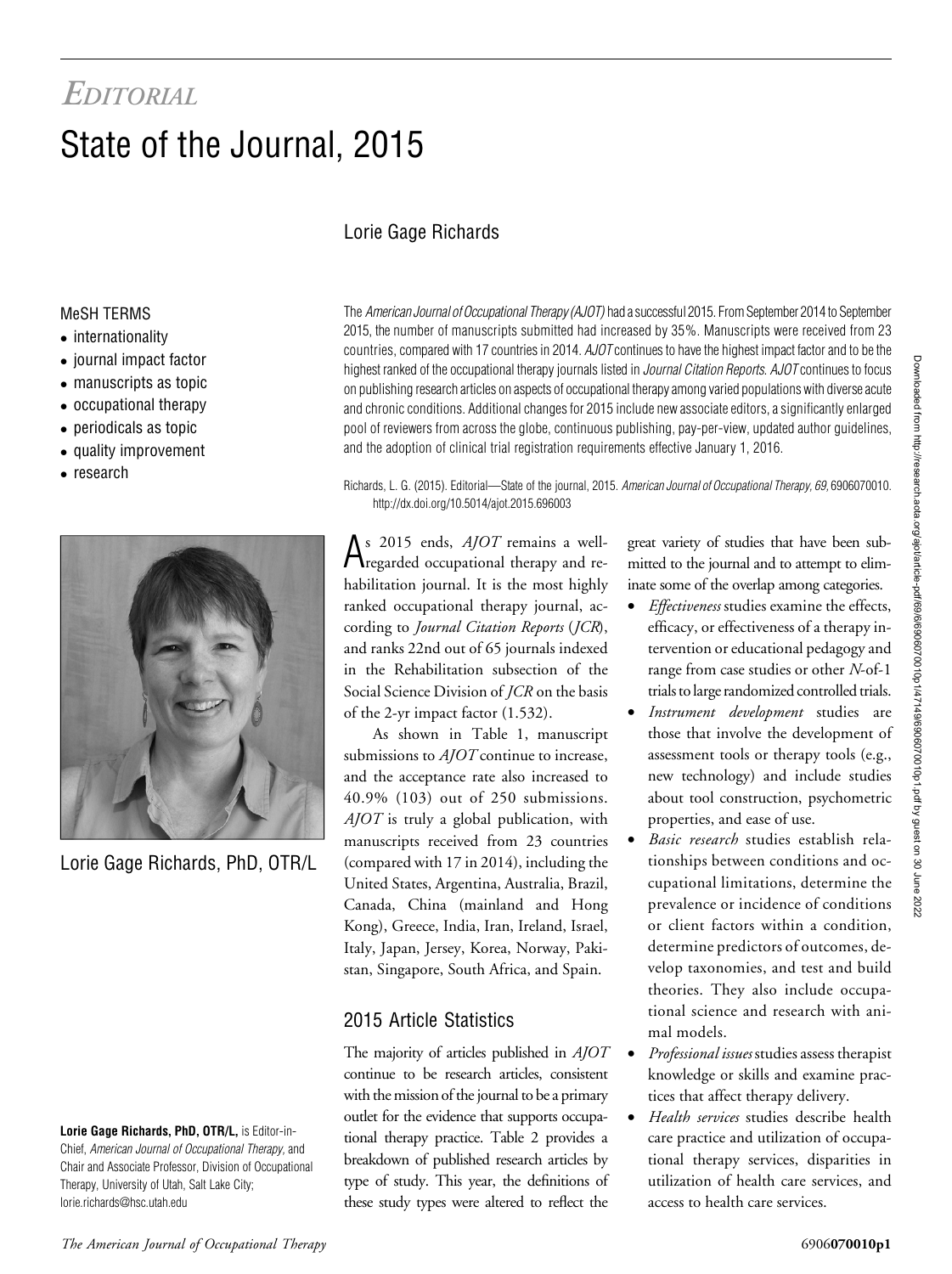|  |  | Table 1. AJOT Acceptance Rate and Total Publications, 2010–September 2015 |  |
|--|--|---------------------------------------------------------------------------|--|
|--|--|---------------------------------------------------------------------------|--|

| Submissions                                    | 2015       | 2014       | 2013       | 2012       | 2011       | 2010       |
|------------------------------------------------|------------|------------|------------|------------|------------|------------|
| Total submissions <sup>a</sup>                 | 250        | 240        | 201        | 234        | 204        | 239        |
| Accepted, $n \, (\%)^a$                        | 103 (40.8) | 80 (37.6)  | 70 (34.8)  | 92 (39.3)  | 72 (35.3)  | 79 (33.1)  |
| Rejected, $n \, (\%)^a$                        | 98 (39.2)  | 133 (55.4) | 131 (65.2) | 142 (60.7) | 132 (64.7) | 160 (66.9) |
| Total no. of published articles <sup>b</sup>   | 112        | 92         | 87         | 90         | 86         | 95         |
| No. of published research studies <sup>b</sup> | 97         | 68         |            | 80         | 75         | 82         |

Note.  $A$ JOT = American Journal of Occupational Therapy.

Statistics for 2015 are through September 18, 2015. Previous years' statistics are for the full calendar year. <sup>b</sup>Reflects published articles through the November/ December 2015 issue. Does not include AJOT Supplement 3, which contains the AOTA official documents.

Systematic reviews include literature reviews, meta-analyses, and scoping reviews that use systematic methods to locate and select appropriate literature and critique the literature.

The greatest proportion of articles published in AJOT in 2015 describe effectiveness and basic research studies supporting occupational therapy intervention. This statistic is in keeping with the journal's mission to be one of the primary outlets for dissemination of evidence for occupational therapy practice and is encouraging because the profession is in critical need of evidence to support the efficacy and effectiveness of occupational therapy interventions for its stakeholders (i.e., clients and families, insurers, legislators, and other health professionals). However, caution is warranted: More than 65% of effectiveness studies ( $n =$ 25) were at the lower levels of evidence, in which the risk of bias is relatively high. Of the 34.2% of effectiveness studies at Level I  $(n = 13)$ , in which risk of bias is reduced, only 4 were randomized clinical trials; the remainder were systematic reviews.

Of concern is that these statistics indicate either that insufficient Level I occu-

Table 2. Research Type, Practice Area, and Level of Evidence: AJOT Research Articles, 2015

| Category                                                             | $n (\% )$  |
|----------------------------------------------------------------------|------------|
| Research type                                                        |            |
| <b>Effectiveness</b>                                                 | 30(30.9)   |
| Instrument development                                               | 14 (14.4)  |
| Basic research                                                       | 33 (34.0)  |
| Professional issues                                                  | 9(9.3)     |
| <b>Health services</b>                                               | (1.0)<br>1 |
| Systematic reviews                                                   | (9.3)<br>9 |
| Scoping review                                                       | (1.0)<br>1 |
| Practice area                                                        |            |
| Rehabilitation, disability, and participation                        | 29 (29.9)  |
| Children and youth                                                   | 34(35.1)   |
| Productive aging                                                     | (1.0)<br>1 |
| Mental health                                                        | (3.1)<br>3 |
| Work and industry                                                    | 0          |
| Health, wellness, occupation, and participation                      | 9<br>(9.3) |
| Professional issues                                                  | (3.1)<br>3 |
| Occupational science                                                 | (1.0)<br>1 |
| Education                                                            | 15 (15.5)  |
| Other                                                                | 2(2.1)     |
| Level of evidence <sup>a</sup> (effectiveness studies <sup>b</sup> ) |            |
| I                                                                    | 13 (34.2)  |
| Ш                                                                    | 5(13.6)    |
| Ш                                                                    | 5(39.5)    |
| IV                                                                   | (2.6)<br>1 |
| V                                                                    | 4(10.5)    |

Note.  $A$ JOT = American Journal of Occupational Therapy.

Levels based on Lieberman & Scheer, 2002. <sup>b</sup>Studies include systematic reviews of effectiveness studies and clinical trials but not scoping reviews.

pational therapy intervention effectiveness studies are being conducted or that such studies are being published in journals other than AJOT. Although publication in other professions' journals or interdisciplinary journals is important exposure for occupational therapy, publication in occupational therapy journals drives other professionals and researchers to access occupational therapy literature and emphasizes the uniqueness of occupational therapy in solving the problems of people with disabilities or other conditions.

In 2015, the most commonly addressed practice areas in research articles were (1) rehabilitation, disability, and participation and (2) children and youth (see Table 2). Other practice areas were not well represented, although several articles could have been dually categorized. For example, articles by Hildebrand (2015) and Bixby, Davis, and Ott (2015) were categorized as rehabilitation, disability, and participation but could also have been placed into the mental health and productive aging categories, respectively. This year, the second year of the education supplement, saw an increase in the number of unsolicited education research articles submitted.

Twenty-eight (28.8%) of the 97 research articles were funded by specific funding mechanisms in 2015 (Table 3). We saw a small increase in federally funded research, which suggests that occupational therapy researchers are increasingly funded by some of the most competitive research grants in the United States. However, the small number of "other federal agency"– funded research articles suggests that researchers are not taking advantage of some excellent funding mechanisms, such as those of the Department of Veterans Affairs and the National Science Foundation. In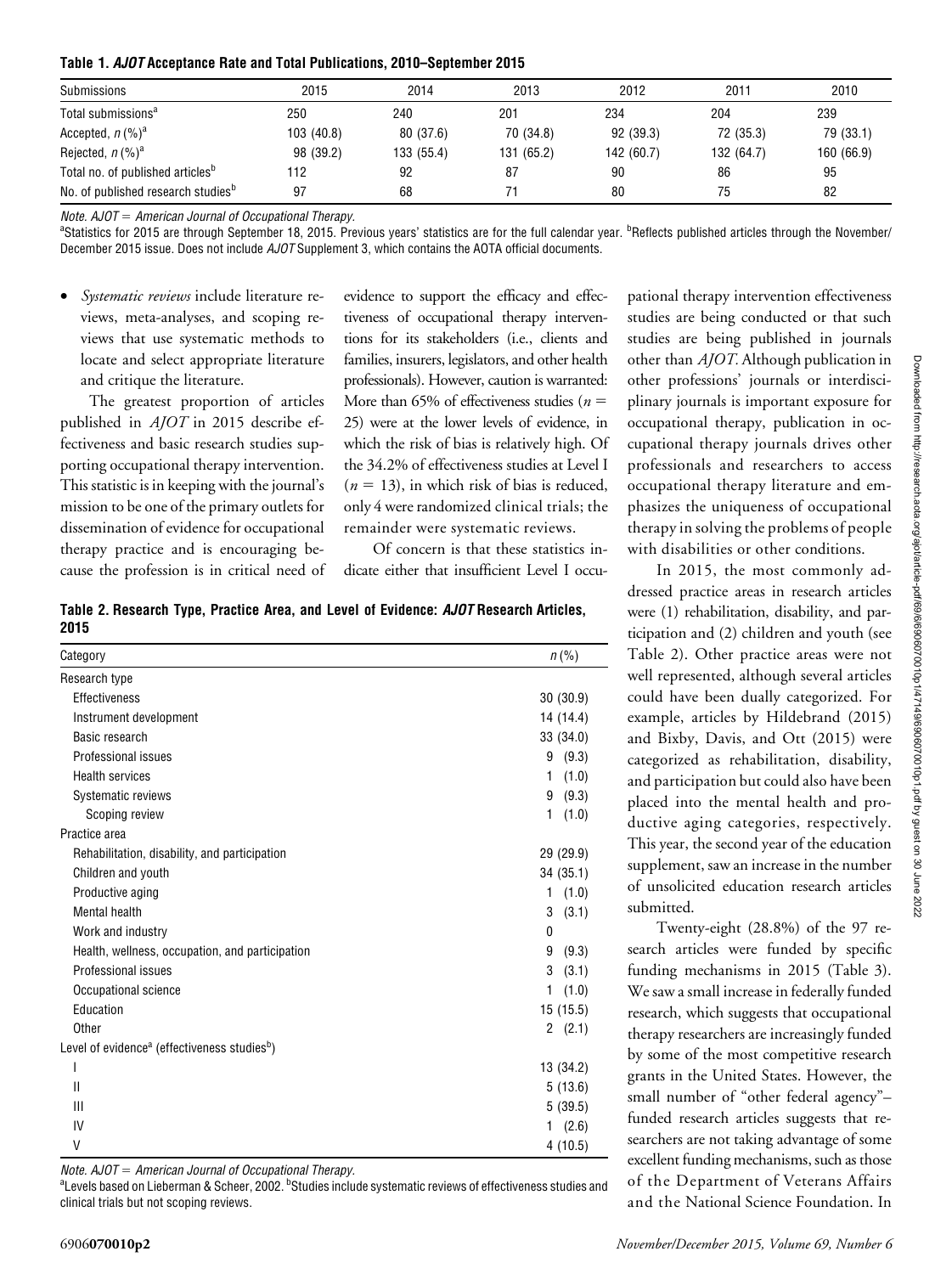#### Table 3. Funding of AJOT Research Articles

|                               | 2015      | 2014            | 2013        | 2012       | 2011      | 2010               |
|-------------------------------|-----------|-----------------|-------------|------------|-----------|--------------------|
| <b>Funding Source</b>         | $n (\% )$ | $n (\% )$       | $n (\% )$   | $n (\% )$  | $n (\% )$ | $n\left(\%\right)$ |
| National Institutes of Health | 15(53.6)  | 13 (39.4)       | 6(18.8)     | 12(29.3)   | 11(33.3)  | 6(16.2)            |
| Other federal agency          | (7.1)     | (0)<br>0        | (9.4)<br>3. | 9(22.0)    | 4(12.1)   | 2(5.4)             |
| U.S. state agency             | 2 $(7.1)$ | (6.1)<br>$^{2}$ | 2(6.3)      | 0          | 0         | (2.7)              |
| U.S. foundation               | 5(17.9)   | 10(30.3)        | 6(18.8)     | 10(24.4)   | 10(30.3)  | 4(10.8)            |
| U.S. university               | 4(14.3)   | (3.0)           | 4(12.5)     | (7.3)<br>3 | 0         | 4(10.8)            |
| U.S. doctoral scholarship     | (0)<br>0  | (3.0)           | 2(6.3)      | 0          | 2(6.1)    | 0                  |
| International source          | 6(21.4)   | 6(18.2)         | 9(28.1)     | 7(17.1)    | 10(30.3)  | 20(54.1)           |
| Industry                      | (0)<br>0  | (3.0)           |             |            |           |                    |
| Total no. of funded articles  | 28 (32.6) | 34 (44.2)       | 32(45.1)    | 41 (51.3)  | 33(44.0)  | 37(45.1)           |

Note. Some studies may have more than one source of funding.  $AJOT =$  American Journal of Occupational Therapy; —  $=$  not applicable.

addition, few articles were funded by U.S. foundations, another excellent source of research funding. It is likely that health care reforms that emphasize the importance of distal health outcomes, such as participation, healthy life habits for managing chronic conditions, and life satisfaction, will drive funders to increasingly value the importance of developing effective occupational therapy interventions that support these outcomes. Therefore, occupational therapy researchers should see even greater amounts of federally funded research awards in the next several years.

## Accomplishments

In keeping with the goals of increasing the quality and quantity of articles published and improving the visibility of occupational therapy research, we can point to the following accomplishments since the start of 2015:

- Sixty-nine reviewers were added to the roster of AJOT reviewers, including reviewers from Canada, the United Kingdom, Australia, and several Asian countries. In general, this increase has eased reviewer workload and shortened the review process.
- The AJOT Editorial Board held a workshop at the American Occupational Therapy Association (AOTA) Annual Conference & Expo in Nashville to provide potential authors with information about the publishing process and tips for higher quality writing. The goal was to foster the submission of manuscripts that need less revision before publication.
- The AJOT Editorial Board agreed to adopt additional publishing guidelines:

STROBE (von Elm et al., 2007) for cohort and case-controlled studies and STARD (Bossuyt et al., 2003) for diagnostic accuracy.

- $A$ *JOT* has joined other major rehabilitation and disability journals in a collaborative initiative to enhance clinical research reporting standards through adoption of mandatory reporting guidelines (Chan, Heinemann, & Roberts, 2014). As a result, effective January 1, 2016, authors of manuscripts reporting on clinical trials must register those trials with [ClinicalTrials.gov](http://ClinicalTrials.gov) or a similar non-U.S. registry for the manuscript to be considered for publication. Registering trials on such sites increases the transparency of trial design and implementation, resulting in less risk of bias and higher quality evidence. The editorial collaborative believes that the adoption of such requirements will hasten an increase in the quality of rehabilitation and related research. Additional information is available in the most recent  $A\text{}/\text{O}\text{T}$  author guidelines (AOTA, 2015), available at [http://ajot.aota.org/article.aspx?](http://ajot.aota.org/article.aspx?articleid=2442689)  $article$ id=[2442689](http://ajot.aota.org/article.aspx?articleid=2442689).
- $A$ *JOT* moved to continuous publishing this year. Articles are now published online as soon as production activities are completed, which is typically months sooner than the article is available in print format.
- As this article went to press,  $A$ *JOT* was implementing a pay-per-article option so that people without a subscription can still access articles. Increased access to *AJOT* articles is intended to widen the scope of readership and facilitate increased citations.
- *AJOT* introduced an immediate open access option whereby authors may pay a fee to publish their articles in an open-access format. Most AJOT articles are available only to subscribers and AOTA members for the first 5 years after publication.
	- $A$ *JOT* published three special issues in 2015: one on occupational therapy and stroke, one on autism, and a special issue honoring the legacy of Jane Case-Smith. Two of these special issues were a collaboration between AJOT and AOTA's Evidence-Based Practice Project (Lieberman & Scheer, 2002). In addition, AJOT published three online supplements. Supplement 1 contains the research abstracts from the 2015 AOTA Annual Conference & Expo, a new feature that is intended to further disseminate the research presented at the conference and help increase the research profile of the profession. Supplement 2 is the second edition of the special issue on occupational therapy education, and Supplement 3 is the annual AOTA official documents supplement.

## Concerns and Recommendations

 $A$ *JOT*'s goal is to remain the premier research journal for the occupational therapy profession and to increase the relevance of occupational therapy literature for other related professions and researchers. To maintain this status,  $A\text{O}\text{T}$  is using several strategies.

First, despite  $A$ *JOT* continuing to be the top-ranked occupational therapy journal, its 2014 impact factor declined slightly from its 2013 level (Table 4). A journal's